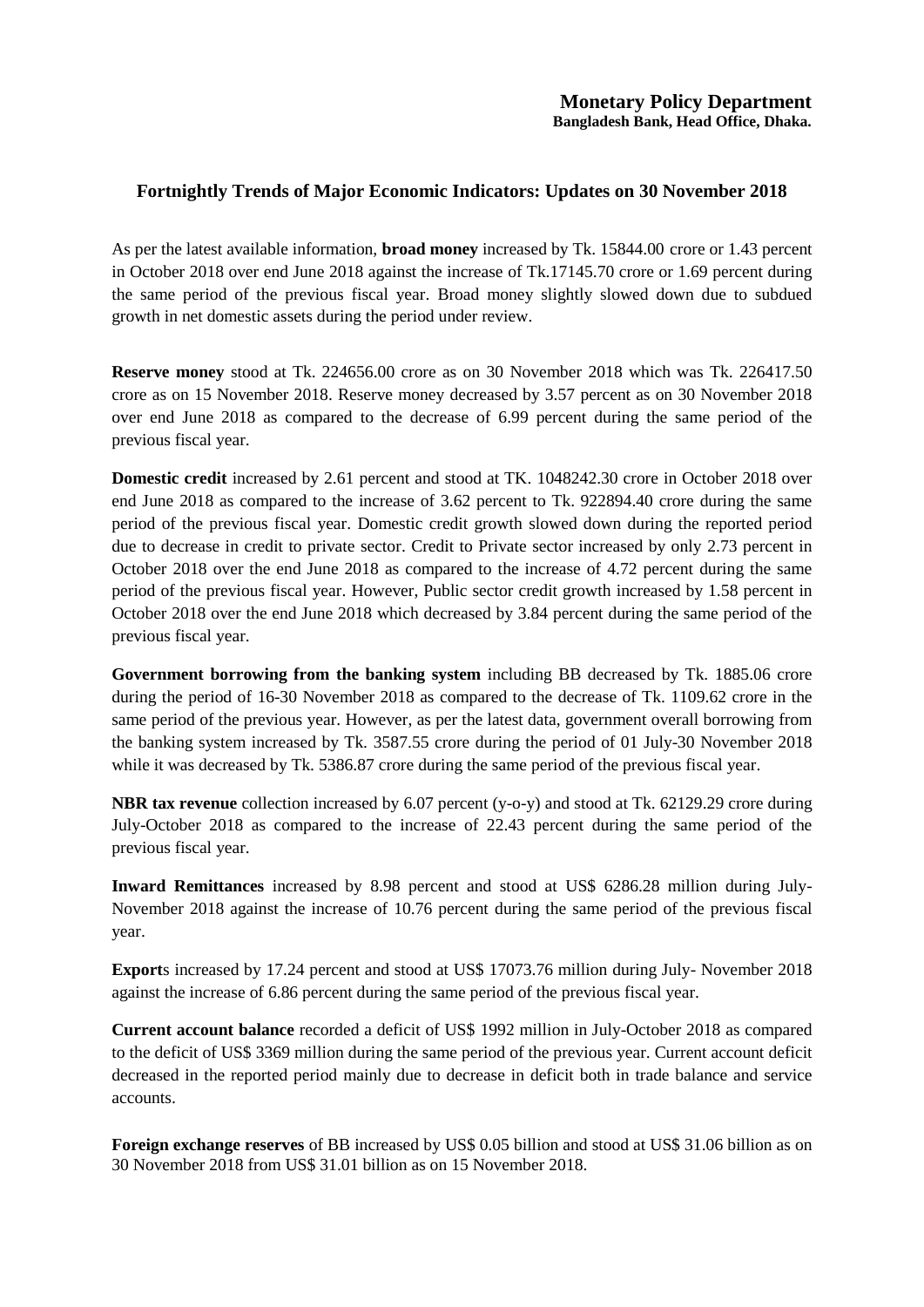**Inflation** on twelve-month average basis (Base: FY2005-06=100) decreased to 5.58 percent in November 2018 from 5.63 percent in October 2018 mainly due to decrease in food inflation. However, point to point general inflation decreased marginally to 5.37 percent in November 2018 from 5.40 percent in October 2018 due to decrease in non-food inflation.

Detailed fortnightly information upto 30 November 2018 are given at annex-1.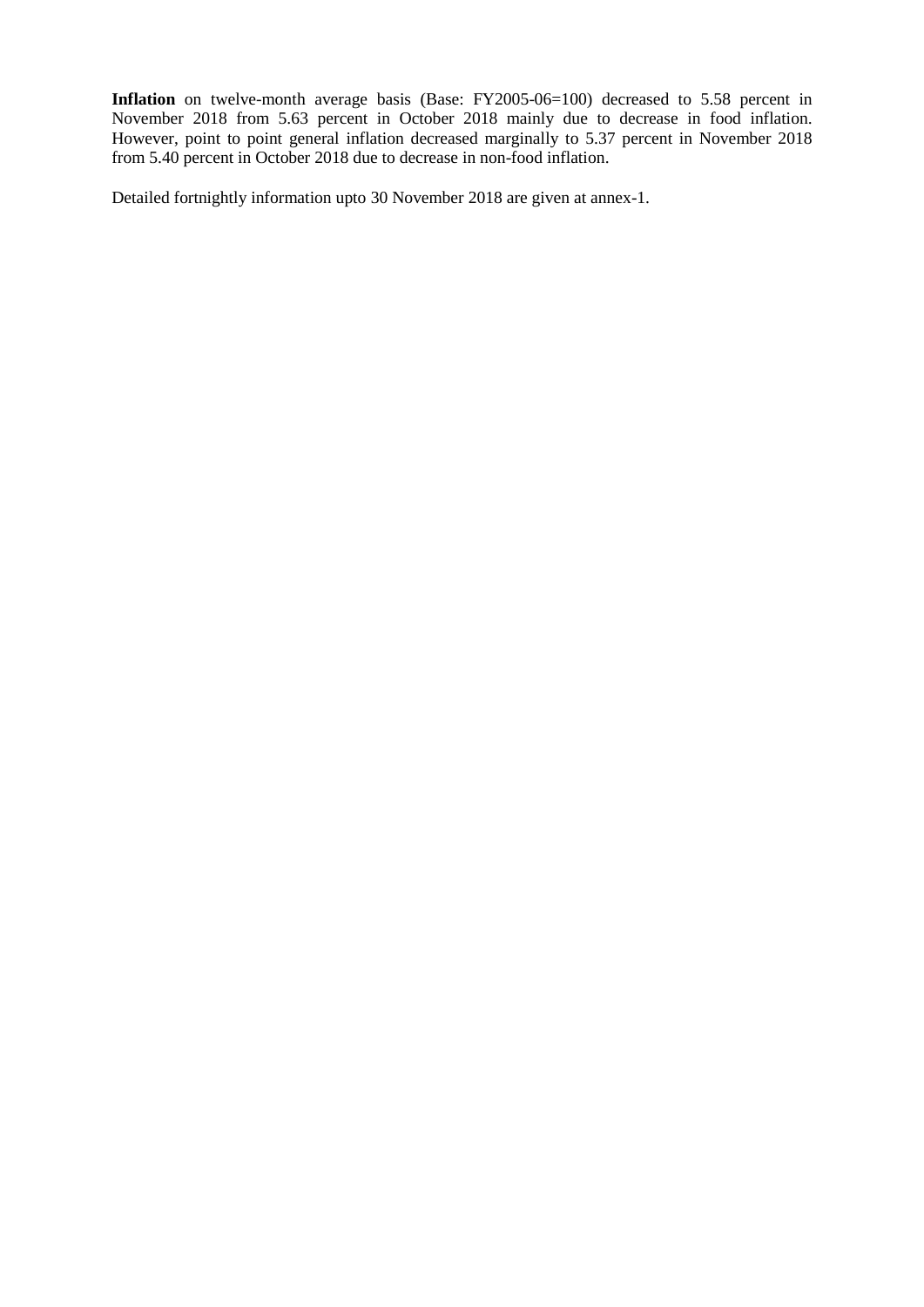**Annex-1(continued)**

## **Detailed Information on Trends of Major Economic Indicators upto 30 November 2018**

# **I. Money and Credit**

**(Taka in crore)**

| <b>Particulars</b>                         | October 2017  | September 2018 <sup>R</sup> | October 2018 <sup>P</sup> |
|--------------------------------------------|---------------|-----------------------------|---------------------------|
| 1. Broad money (M2)                        | 1033221.80    | 1118894.60                  | 1125825.00                |
|                                            | $(+1.69)$     | $(+0.80)$                   | $(+1.43)$                 |
| 2. Reserve money @                         | 208337.20 *** | 226417.50 **                | 224656.00 *               |
|                                            | $(-6.99)$     | $(-2.82)$                   | $(-3.57)$                 |
| 3. Bank credit <sup>#</sup>                | 803277.60     | 910713.70                   | 924557.00                 |
|                                            | $(+4.01)$     | $(+1.25)$                   | $(+2.79)$                 |
| 3. Bank deposits $\#$                      | 906457.10     | 977875.70                   | 986746.90                 |
|                                            | $(+3.18)$     | $(+0.91)$                   | $(+1.82)$                 |
| 4. Domestic credit $(A+B)$                 | 922894.40     | 1034072.80                  | 1048242.30                |
|                                            | $(+3.62)$     | $(+1.22)$                   | $(+2.61)$                 |
| A. Public sector (including govt.) $(a+b)$ | 110214.70     | 115327.20                   | 115897.30                 |
| <i>i.</i> Net credit to govt. sector       | $(-3.84)$     | $(+1.08)$                   | $(+1.58)$                 |
|                                            | 92183.30      | 95695.10                    | 95669.00                  |
|                                            | $(-5.29)$     | $(+0.84)$                   | $(+0.82)$                 |
| ii. Credit to other public sector          | 18031.40      | 19632.10                    | 20228.30                  |
|                                            | $(+4.35)$     | $(+2.25)$                   | $(+5.36)$                 |
| <b>B.</b> Credit to private sector         | 812679.80     | 918745.60                   | 932345.00                 |
|                                            | $(+4.72)$     | $(+1.24)$                   | $(+2.73)$                 |

**Source: Statistics Department, BB.**

**Note: Figures in the parenthesis indicate percentage changes over corresponding end June.** 

**P= Provisional, @=excluding F.C. clearing account**

**\*Figure is as of 30th November 2018, \*\*Figure is as of 15th November 2018, \*\*\*Figure is as of 30th November 2017 .**

**# Advances, import and inland bills. ## Demand and time deposits (excluding inter-bank)**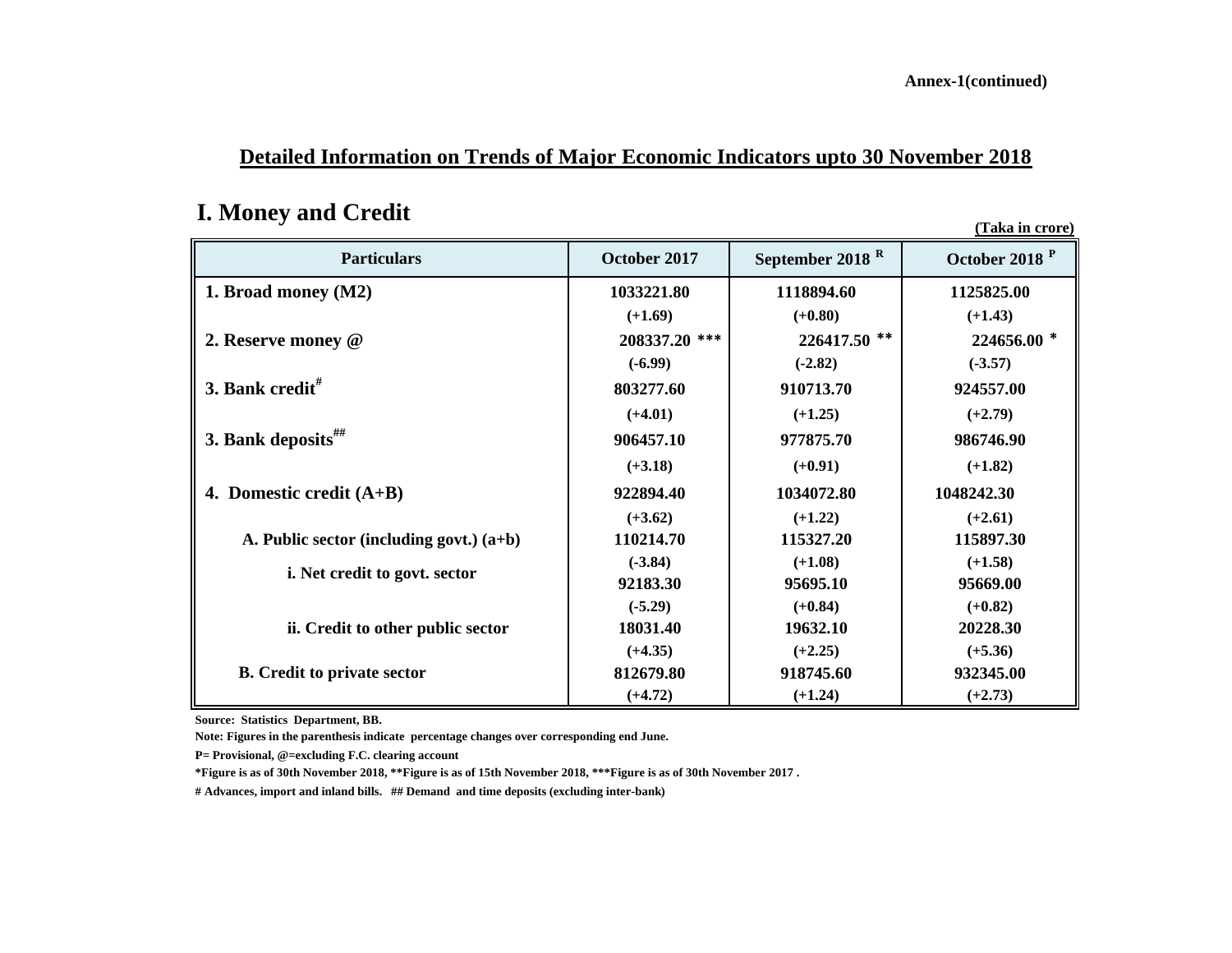| <b>Particulars</b>                                                                                | As on                  |                           | Flow for the period of                      |                            |                                |                                |
|---------------------------------------------------------------------------------------------------|------------------------|---------------------------|---------------------------------------------|----------------------------|--------------------------------|--------------------------------|
|                                                                                                   | 30 November 2017       | 30 November 2018          | <b>16-30 November 2017</b>                  | <b>16-30 November 2018</b> | 01 July -30 November 2017      | 01 July -30 November 2018      |
| 1. A. Net outstanding position of govt. borrowing<br>from Bangladesh Bank                         | 13353.53               | 19672.85                  | $-894.30$                                   | 236.85                     | $-2375.28$                     | $-3972.79$                     |
| <b>B.</b> Net outstanding position of govt. borrowing<br><b>from banking sector(including BB)</b> | 84329.63               | 91845.22                  | $-1109.62$                                  | $-1885.06$                 | $-5386.87$                     | 3587.55                        |
|                                                                                                   | As of end              |                           | Flow for the month of                       |                            | Flow for the period of         |                                |
|                                                                                                   | October 2017           | October 2018 <sup>P</sup> | October 2017                                | October 2018 <sup>P</sup>  | July-October 2017              | July-October 2018 <sup>p</sup> |
| 2. Net outstanding position of non-bank borrowing<br>of the govt.*                                | 234792.78              | 282028.42                 | $(+)4707.58$                                | $(+)4300.19$               | $(+)18210.99$                  | $(+)17954.03$                  |
|                                                                                                   | October 2017           | October 2018 <sup>P</sup> | July-October 2017<br>58574.87<br>$(+22.43)$ |                            | July-October 2018 <sup>P</sup> |                                |
| 3. Govt. revenue collection (NBR portion)                                                         | 14946.59<br>$(+20.86)$ | 16268.79<br>$(+8.85)$     |                                             |                            | 62129.29<br>$(+6.07)$          |                                |

**Source: Research Department & Statistics Department, BB and National Board of Revenue.**

**Note: Figures in the parenthesis indicate percentage changes over the same period of the previous year**

**P= Provisional**

**\* Excludes saving certificates held by the banks and includes T.bills & T.bonds held by non-bank financial institutions.**

## **II. Government Financing (Taka in crore)**

Annex-1(continued)